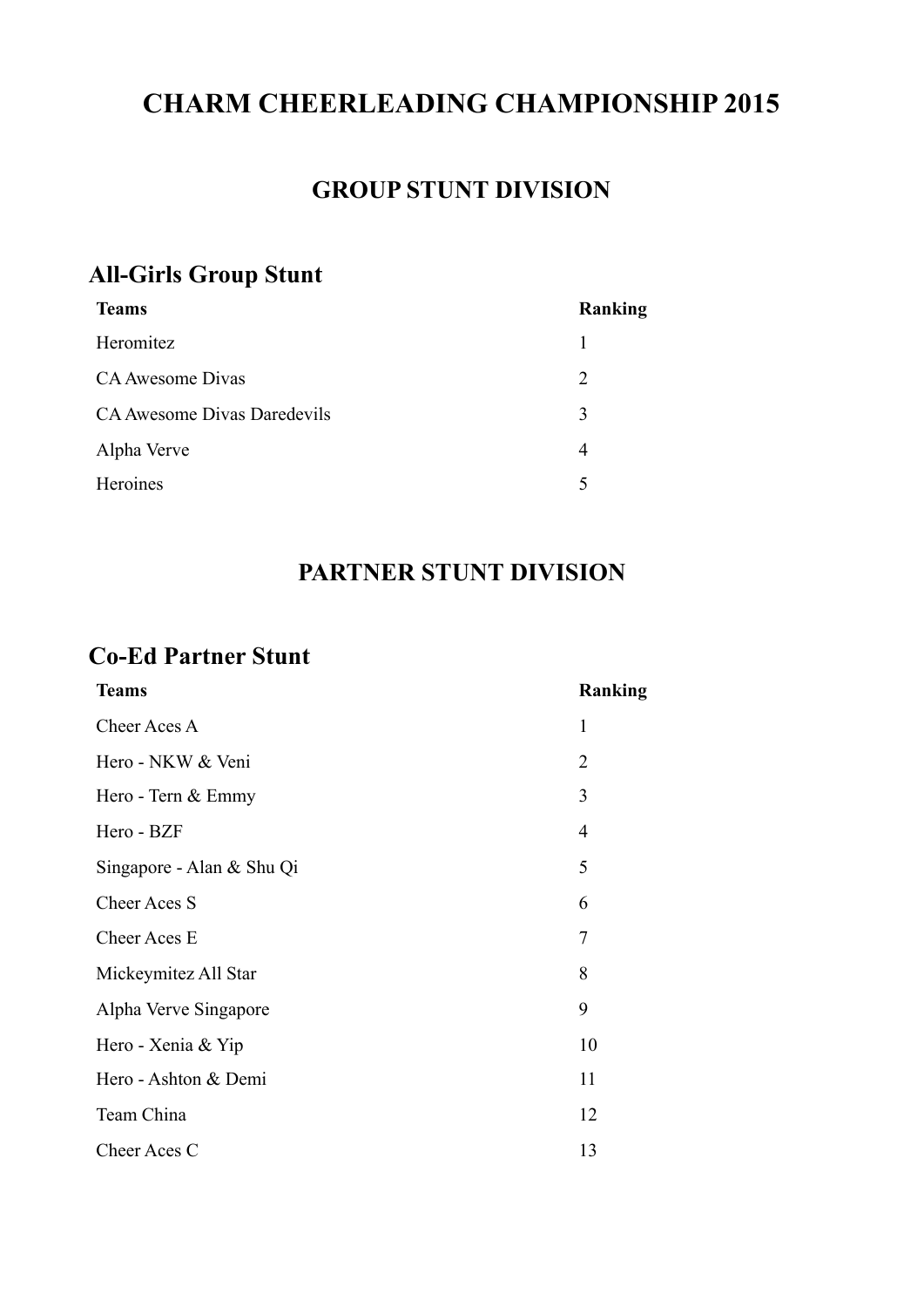## **CHEER POM DIVISION**

### **Cheer Pom**

| <b>Teams</b>                | Ranking        |
|-----------------------------|----------------|
| Titadyn A                   | 1              |
| <b>Stunners Reborn</b>      | $\overline{2}$ |
| The Rebels                  | 3              |
| <b>Cheer Hero All Stars</b> | $\overline{4}$ |
| Ignite All Stars            | 5              |
| Titadyn B                   | 6              |
| Seraphyns                   | 7              |
| Glamz                       | 8              |
|                             |                |

### **TEAM CHEER DIVISION**

### **Team Cheer Level 1 Small**

| <b>Baby Angels</b> |  |
|--------------------|--|
| <b>Baby Bears</b>  |  |

### **Team Cheer Level 2 Medium**

| <b>Teams</b> | Ranking        |
|--------------|----------------|
| Angels       |                |
| Lynx         | $\overline{2}$ |
| Bears        | 3              |
| Phoenix      | 4              |
| Twinkles     | 5              |
|              |                |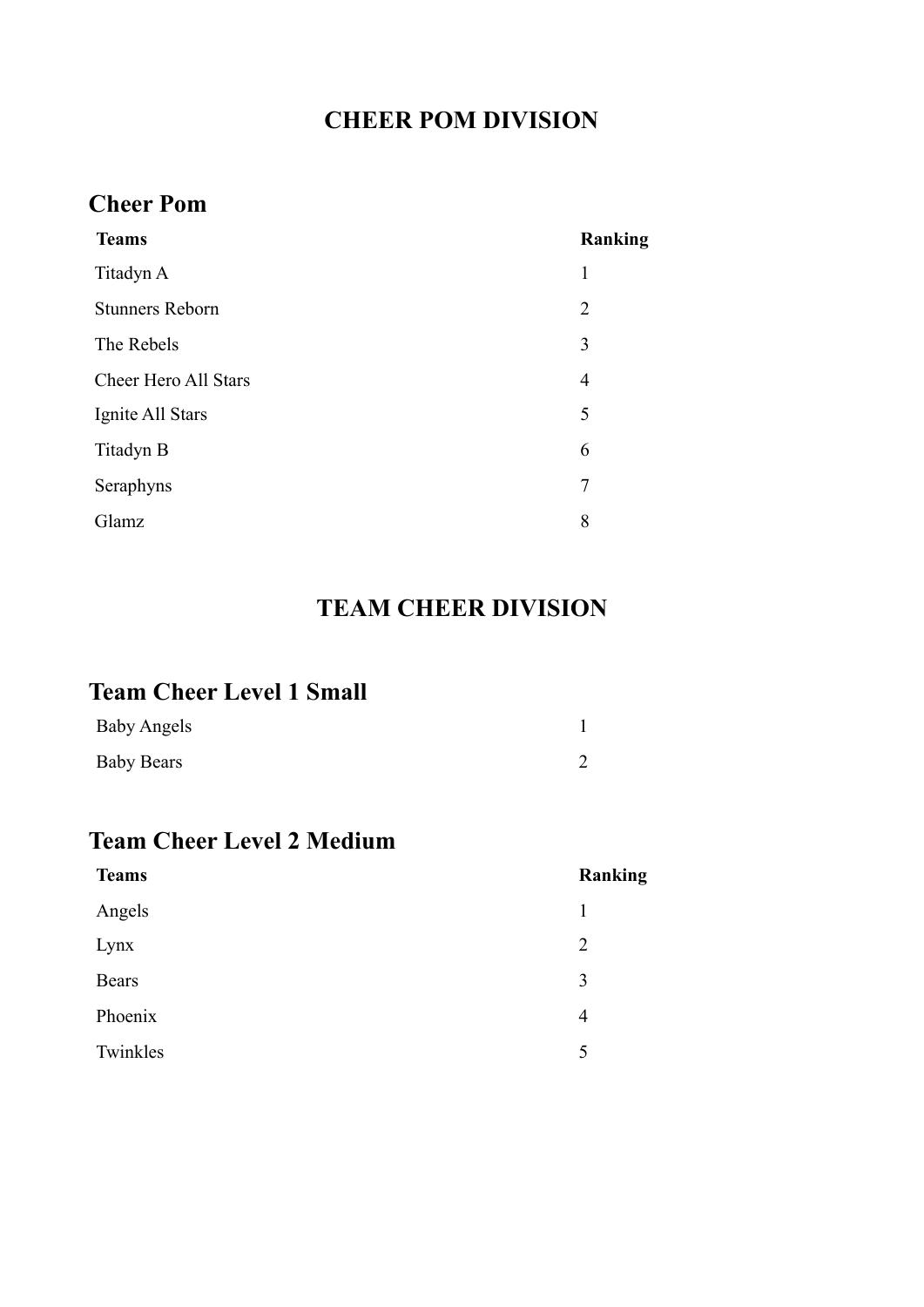### **Team Cheer All-Girls Level 3 Small**

| <b>Teams</b> | <b>Ranking</b> |
|--------------|----------------|
| $D^*Starz$   |                |
| Zelts        |                |

#### **Team Cheer All-Girls Level 3 Medium**

| <b>Teams</b>     | Ranking       |
|------------------|---------------|
| Calyx Junior     |               |
| Xavier Junior    | $\mathcal{D}$ |
| <b>Starlites</b> | $\mathbf{R}$  |

## **Team Cheer Co-Ed Level 3 Medium**

| Ranking       |
|---------------|
|               |
| 2             |
| $\mathcal{E}$ |
| 4             |
|               |

### **Team Cheer All-Girls Level 4 Medium**

| <b>Teams</b>             | <b>Ranking</b> |
|--------------------------|----------------|
| Calyx All Girls          | 1              |
| Stompers                 | $\overline{2}$ |
| Xtreme All Girls         | 3              |
| $D*Starz$                | $\overline{4}$ |
| Dynamitez                | 5              |
| <b>Vulcanz All-Girls</b> | 6              |
| Muriel                   | 7              |
| Anselm                   | 8              |
| Xavier Senior            | 9              |
| Vibrant                  | 10             |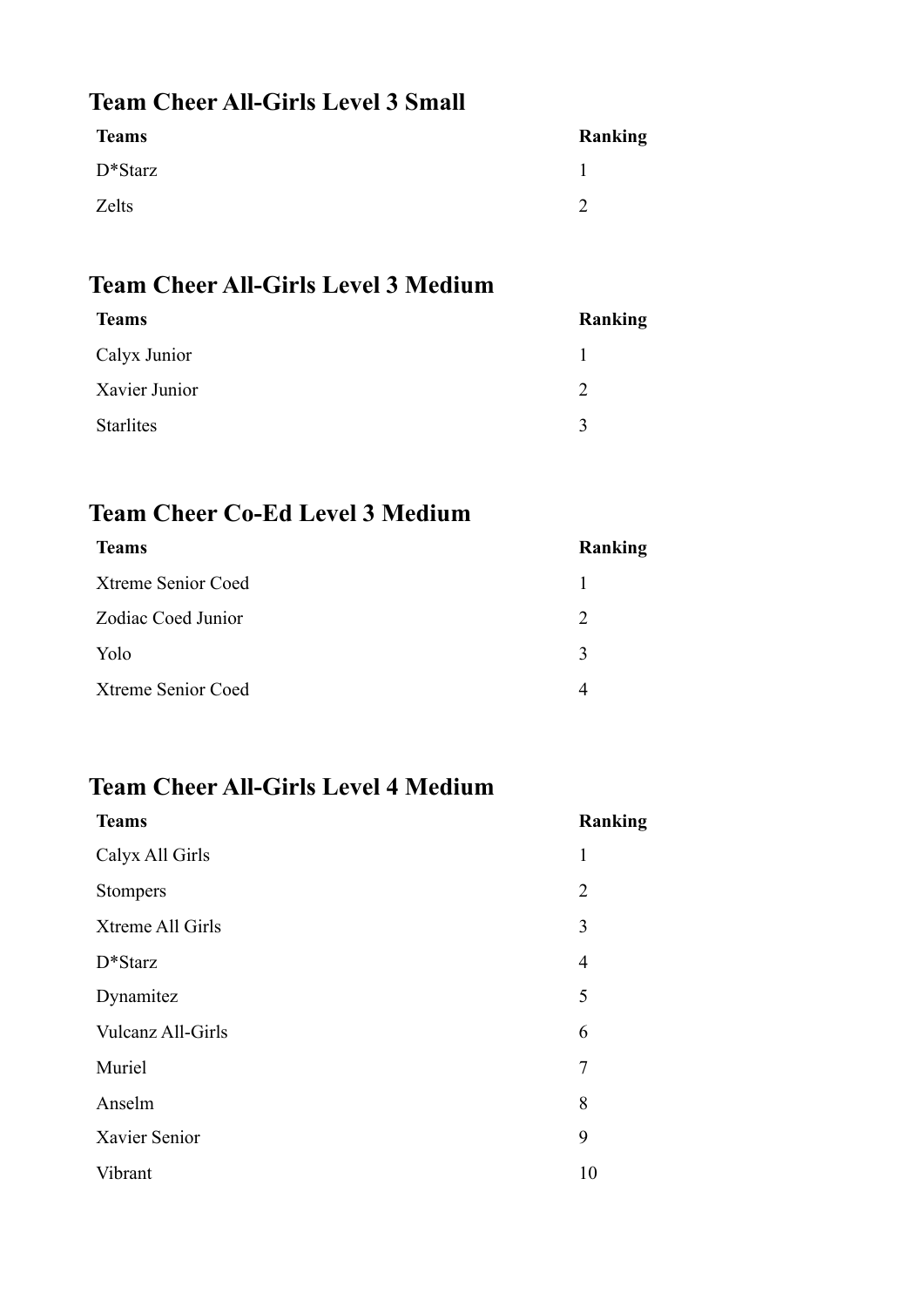| Blitzerz         |    |
|------------------|----|
| Zodiac All Girls | 12 |

### **Team Cheer Co-Ed Level 4 Small**

| <b>Teams</b>         | Ranking     |
|----------------------|-------------|
| <b>ISP Rush Coed</b> |             |
| Zodiac Coed Small    |             |
| Katz                 | $\mathbf 3$ |

#### **Team Cheer Co-Ed Level 4 Medium**

| <b>Teams</b>            | Ranking |
|-------------------------|---------|
| Calyx Coed              |         |
| Zodiac Coed Medium<br>2 |         |
| Zelts<br>$\mathbf{R}$   |         |

## **Team Cheer University Co-Ed Level 5 Medium**

| <b>Teams</b>                   | Ranking     |
|--------------------------------|-------------|
| Sunway University Cheerleading |             |
| Legacy All Stars               |             |
| Alpha Prime                    | $\mathbf 3$ |
|                                |             |

### **Team Cheer Co-Ed Elite**

| <b>Teams</b>             | Ranking        |
|--------------------------|----------------|
| CCP Bobcats, Philipines  |                |
| Hero All Stars           | $\overline{2}$ |
| CA Awesome Legends       | 3              |
| Mickeymitez All Star     | 4              |
| CA Awesome Divas         | 5              |
| <b>Bullets All Stars</b> | 6              |